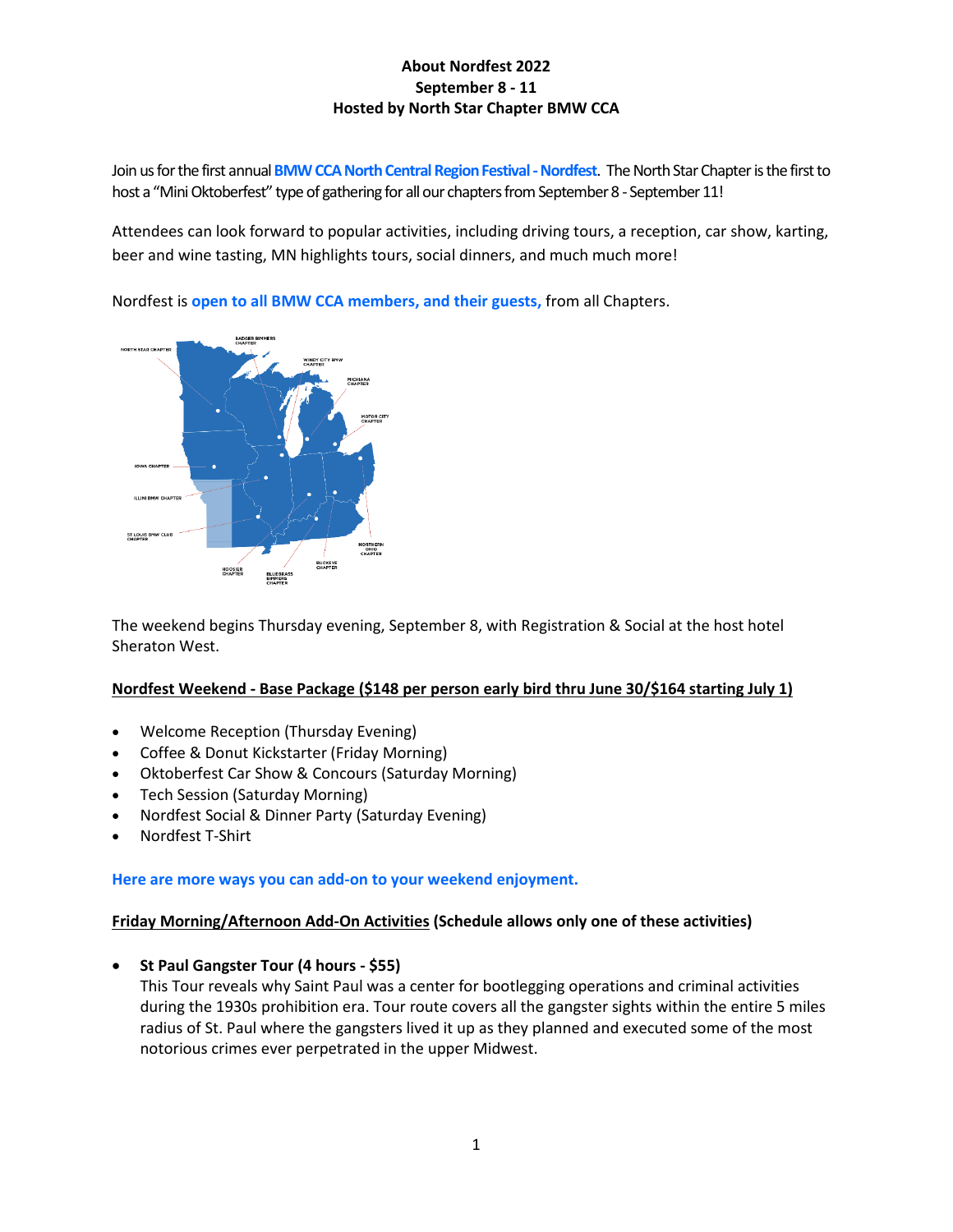# **Go-kart Racing - Friday (4 hours - \$95)**

Join us at ProKART Maple Grove, your home for adrenaline-pumping go-kart racing! Offering an indoor race track, that doubles in size with the OUTDOOR section connected! That's right.... indoor and outdoor in 1 LAP. The state-of-the-art timing system allows you to compare your best race times with your competition to see who ends up on the top step of the podium. Includes lunch and karting equipment.

Note: Closed-toe shoes required, No dresses or skirts - Pants or shorts only.

### **MN River Drive to New Ulm (8 hours - \$50)**

Follow the Minnesota River Scenic Byway en route to New Ulm, "the most German city in America". At just 1.5 hours SW of the cities, New Ulm has tons of activities to offer anyone, from history buffs to foodies to nature lovers. The town's strong German heritage is perfect for a BMW road trip, especially during a lovely fall day! Highlights include a tour of Schell's Brewery, lunch at Turner Hall, and Hermann the German Monument on a high hill overlooking New Ulm.

### **Apple Harvest Drive & Lunch at Lola's on the Lake (7 hours - \$45)**

Minnesota is known for its delicious apple varieties that are ready for picking starting as early as August. The state has more than 100 orchards growing 20 million pounds of apples every year, a perfect reason to head out for a drive and pick your apples right from the tree or choose from apples the orchard has picked. We'll travel west to the LuceLine Orchard offering seven different varieties of apples, a sunflower forest, a corn maze, and other fall harvest favorites.

Then on to lunch at Lola's overlooking beautiful Lake Waconia. The best part about Lola's beside the food? The view, the deck, and being right on the water overlooking the prettiest, greenest island. Welcome to paradise!

### **Explore on-your-own**

Dakota Indians first named this land "minisota," meaning "land of sky-tinted water," when they settled here more than three centuries ago. Today, Minnesota is still known for its breathtaking scenery, with magnificent forests, beautiful prairie land, and sparkling blue lakes dotting the state. Event hosts will provide a list of top attractions for you to consider experiencing.

# **Friday Evening BBQ & Trivia Add-On (\$48)**

 Put your thinking caps on and join us for a night of fun and friendly competition along with BBQ Minnesota style! Test your knowledge of everything BMW, Minnesota, and the Midwest. Prizes and surprises galore!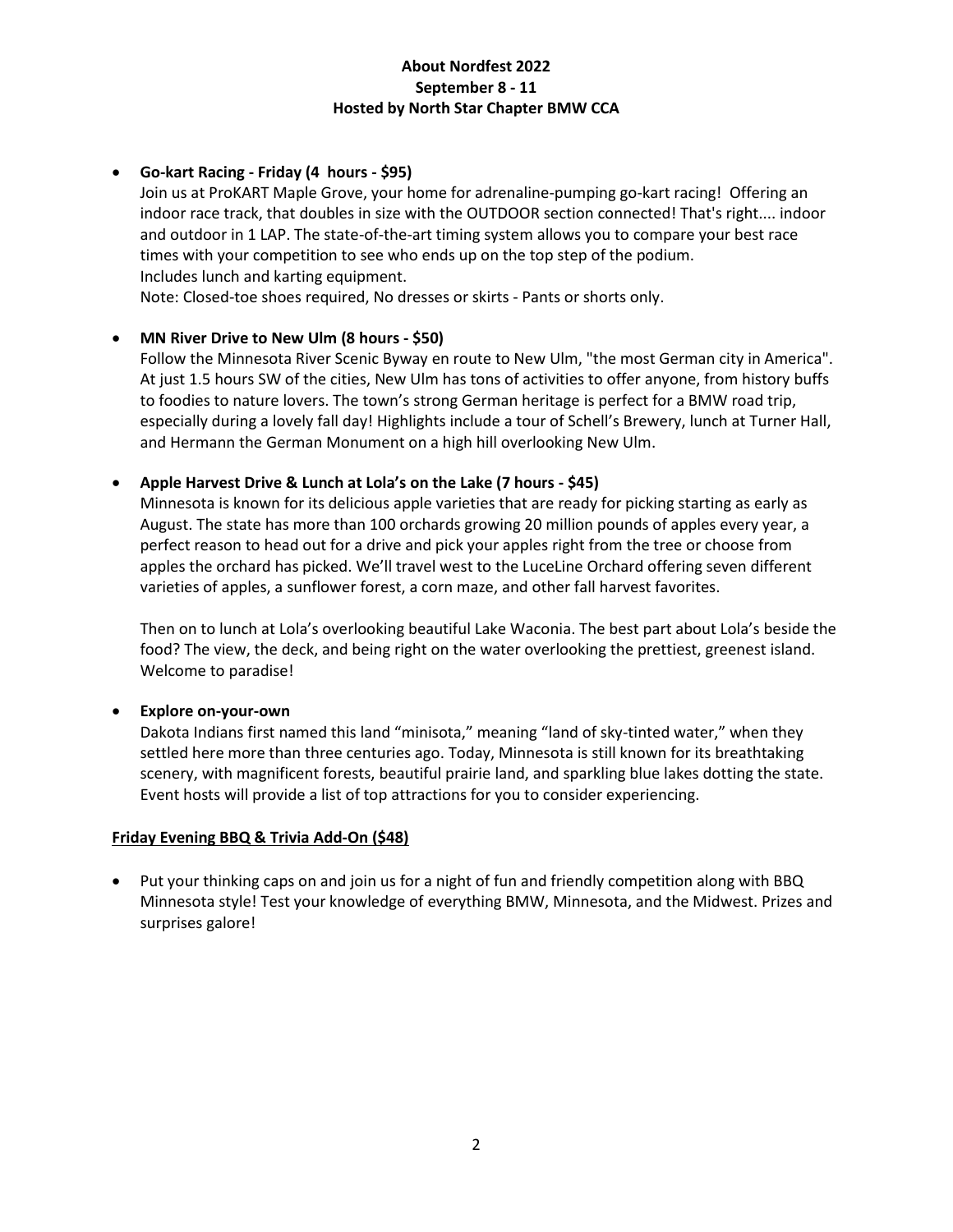### **Saturday Afternoon Add-On Activities (Schedule allows only one of these activities)**

### **"Classic Car" Cruise Around Lake Minnetonka (4 hours - \$15)**

Hop in your "classic car" (your definition) and cruise around Lake Minnetonka. Nearly all of its 125 miles of shoreline are privately owned, and the summer cottages built by vacationing flour millers and businessmen --- Pillsbury, Northrop, Bell, Loring, Peavey --- have morphed into mansions. We'll stop at one of the many public gardens overlooking the lake, stop in the town of Excelsior, awarded one of the 50 best small-town main streets in America, grab a beer at one of our favorite breweries west of the twin cities, or maybe a homemade root beer at the Minnetonka Drive-In. Cruising the Lake Minnetonka area is always a relaxing way to spend a late summer day.

### **Go-kart Racing - Saturday (3 hours - \$85)**

Join us at ProKART Maple Grove, your home for adrenaline-pumping go-kart racing! Offering an indoor race track, that doubles in size with the OUTDOOR section connected! That's right.... indoor and outdoor in 1 LAP. The state-of-the-art timing system allows you to compare your best race times with your competition to see who ends up on the top step of the podium. Includes karting equipment.

Note: Closed-toe shoes required, No dresses or skirts - Pants or shorts only.

### **Lk Minnetonka by Boat/Town of Excelsior Experience (4 hours - \$42)**

Depart from The Port of Excelsior and glide through the waters of one of Minnesota's largest lakes (more than 125 miles of shoreline) for an hour and a half narrated sightseeing cruise. Relax while taking in the views of the lake's many islands and extravagant homes dotting the shoreline. Upon your return, you'll be greeted by a Lake Minnetonka-Excelsior Historical Society member who will guide you on a 30-minute walking tour of the historic town. Afterward, there is time to explore and shop on your own. Maybe choose your favorite ice cream at Lick's Unlimited, grab a beer at Excelsior Brewing, channel your inner nostalgia at Leipold's antiques and gifts, or wander through the many boutique shops. Excelsior is a small town with big vibes and you can experience a diverse set of activities no matter the weather.

### **Craft Beer Tasting Experience (4 hours - \$105)**

Join us for an afternoon of fun experiencing the craft beer boom! We selected three amazing breweries for a hoppin' good time on the town! You're given the opportunity to taste flagship, seasonal and local favorites on this tour. Have a great time with your guide and driver without worrying about the hassle of transportation between breweries. Your taste buds will thank you!

### **Explore on-your-own**

Dakota Indians first named this land "minisota," meaning "land of sky-tinted water," when they settled here more than three centuries ago. Today, Minnesota is still known for its breathtaking scenery, with magnificent forests, beautiful prairie land, and sparkling blue lakes dotting the state. Event hosts will provide a list of top attractions for you to consider experiencing.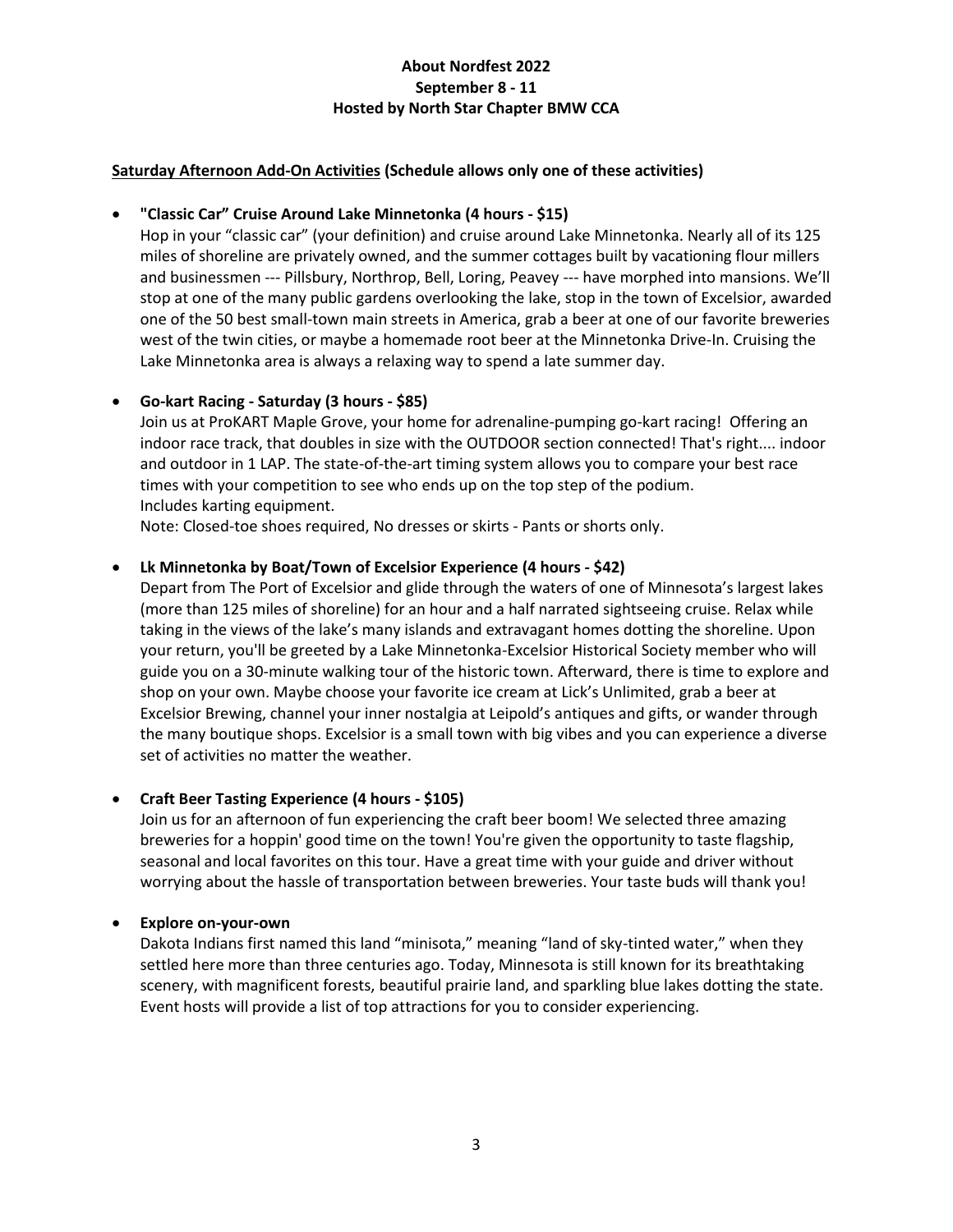### **Sunday Morning Breakfast/F1 Viewing Add-On (\$30)**

 Breakfast and Formula 1 viewing for the Italian Grand Prix. The race starts at 8:00 AM and the doors will open at 7:00. Not an early riser? Come for breakfast until 10:30 and hear all the buzz about the race.

### **Hotel Reservations (Group rate available through August 24)**

Sheraton West Hotel in Minnetonka 12201 Ridgedale Drive Minnetonka, Minnesota 55305 (952) 593-0000 Link to register: Group rate for BMW Car Club of America - North Star Chapter

 $$119.00$  per night + tax Rate available 2 days prior and 2 days after September  $8 - 11$ . Negotiated rate available through Wednesday, August 24, 2022

### **Event Base Package – What's included in the Price**

- **Welcome Reception & Check-in (Thursday Evening, September 8)** Nordfest registration will be on Thursday evening from 5:00 PM to 9:00 PM at the Sheraton West Hotel, 12201 Ridgedale Drive Minnetonka, Minnesota 55305. Meet and mingle with other North Central Region members while enjoying beer/cocktails and "heavy" appetizers.
- **Coffee & Donut Kickstarter (Friday Morning, September 9)** Start your day with fresh donuts and freshly brewed coffee.
- **Oktoberfest Car Show & Concours – MN Style (Saturday Morning, September 10)** AutoMotorPlex 12th annual Oktoberfest. This monthly Caffeine & Octane car show celebrates all things German during its September  $10^{th}$  show. Live music, food and beer, tons of great vehicles, and for Nordfest participants, a "Concours d'Minnesota". Vehicles will be judged and awarded in traditional and not-so-traditional categories.

AutoMotorPlex™ has become the "place to be" for all motorsport enthusiasts, providing owners with not only a comfortable place to house their collections but also access to an engaged community of like-minded enthusiasts. What started as a passion for motorsports and vehicle collecting has now grown into a successful automotive enthusiast community of private garage condominiums. Golfers have the country club, pilots have the hanger, and now motorsport enthusiasts have AutoMotorPlex.

The 20-acre AutoMotorPlex Medina Campus was designed with car show events in mind. The space accommodates over 800 show cars in addition to hundreds of owner vehicles parked in the unique garage condos. As part of the experience, the Campus has a 4-acre central green space to display the best of the best while offering lots of room for spectators to enjoy the show. Check out this video for a glimpse into the fun ahead: 11th Annual Oktoberfest German Car Show 2021